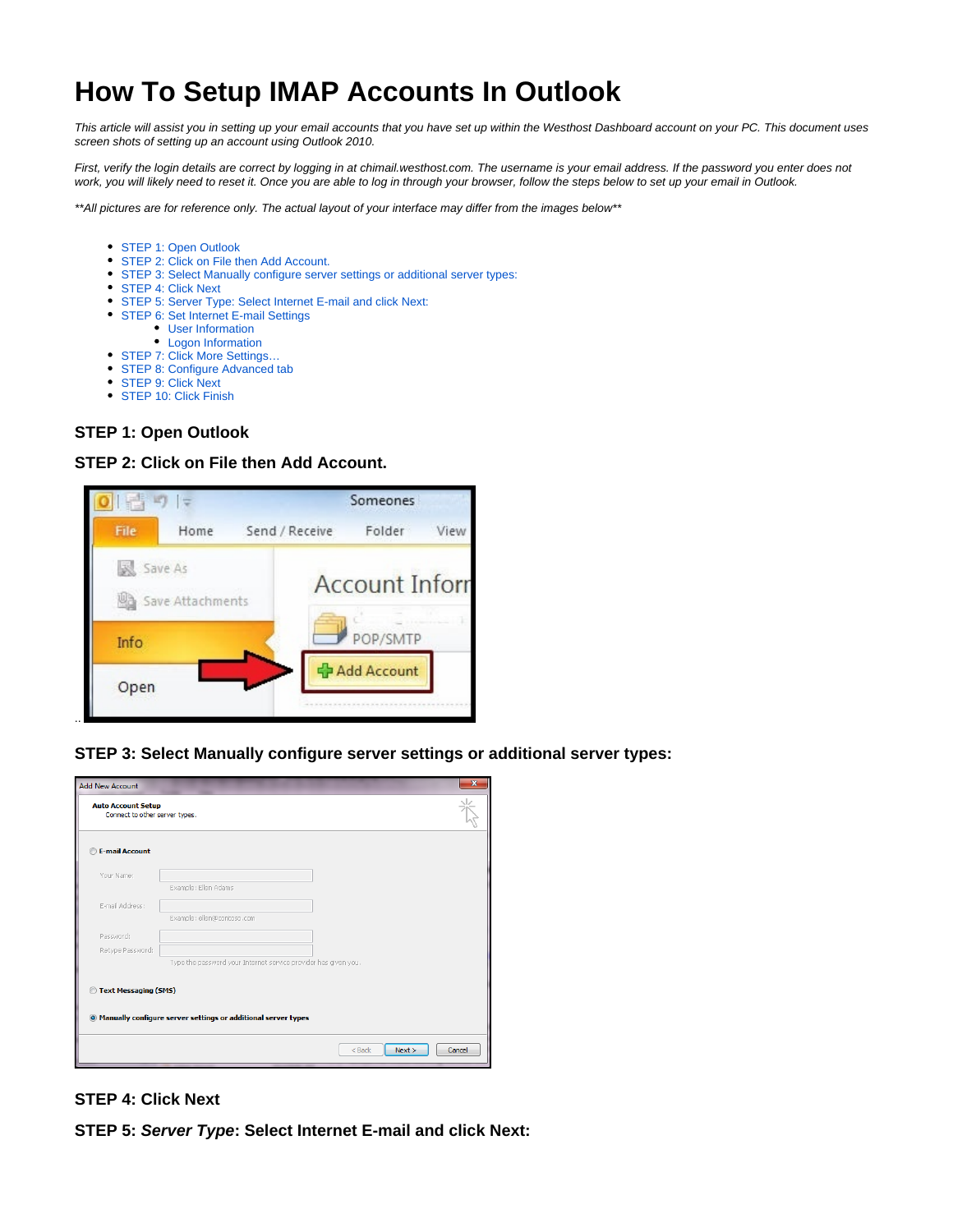| <b>Add New Account</b>                                                                                                                                                                                                                                                                                                                                                                         |                            |  |
|------------------------------------------------------------------------------------------------------------------------------------------------------------------------------------------------------------------------------------------------------------------------------------------------------------------------------------------------------------------------------------------------|----------------------------|--|
| <b>Choose Service</b>                                                                                                                                                                                                                                                                                                                                                                          |                            |  |
| <b>O</b> Internet E-mail<br>Connect to POP or IMAP server to send and receive e-mail messages.<br><b>Microsoft Exchange or compatible service</b><br>Connect and access e-mail messages, calendar, contacts, faxes and voice mail messages.<br>Text Messaging (SMS)<br>Connect to a mobile messaging service.<br>© Other<br>Connect to a server type shown below.<br><b>Fax Mail Transport</b> |                            |  |
|                                                                                                                                                                                                                                                                                                                                                                                                | $<$ Back<br>Next<br>Cancel |  |

# <span id="page-1-0"></span>**STEP 6: Set Internet E-mail Settings**

\*\*Please replace John Doe with your name and john @yourdomain.com with your email address\*\*

#### <span id="page-1-1"></span>**User Information**

**Your Name:** John Doe **E-mail Address:** Your full email address e.g. [john@yourdomain.co](mailto:john@yourdomain.co.uk)m

**Server Information**

**Account Type:** IMAP **Incoming mail server:** [chimail.](http://chimail.uk2.net)westhost.com **Outgoing mail server (SMTP):** [chimail.w](http://chimail.uk2.net)esthost.com

#### <span id="page-1-2"></span>**Logon Information**

**User Name:** Your full email address e.g. [john@yourdomain.c](mailto:john@yourdomain.co.uk)om **Password:** The password for your email address Check **Remember password**

| <b>Add New Account</b>          |                                                                         | SΩ                                                                                                                                              |  |  |  |
|---------------------------------|-------------------------------------------------------------------------|-------------------------------------------------------------------------------------------------------------------------------------------------|--|--|--|
| <b>Internet E-mail Settings</b> | Each of these settings are required to get your e-mail account working. |                                                                                                                                                 |  |  |  |
| <b>User Information</b>         |                                                                         | <b>Test Account Settings</b>                                                                                                                    |  |  |  |
| Your Name:                      | First Last                                                              | After filling out the information on this screen, we<br>recommend you test your account by dicking the button                                   |  |  |  |
| E-mail Address:                 | first.last@example.com                                                  | below. (Requires network connection)                                                                                                            |  |  |  |
| <b>Server Information</b>       |                                                                         |                                                                                                                                                 |  |  |  |
| <b>Account Type:</b>            | POP3<br>۰                                                               | Test Account Settings                                                                                                                           |  |  |  |
| Incoming mail server:           | chimail.westhost.com                                                    | V Test Account Settings by clicking the Next button<br>Deliver new messages to:<br>O New Outlook Data File<br><b>Existing Outlook Data File</b> |  |  |  |
| Outgoing mail server (SMTP):    | chimail.westhost.com                                                    |                                                                                                                                                 |  |  |  |
| <b>Logon Information</b>        |                                                                         |                                                                                                                                                 |  |  |  |
| User Name:                      | first.last                                                              | <b>Browse</b>                                                                                                                                   |  |  |  |
| Password:                       | ************                                                            |                                                                                                                                                 |  |  |  |
|                                 | Remember password                                                       |                                                                                                                                                 |  |  |  |
|                                 | Require logon using Secure Password Authentication (SPA)                | More Settings                                                                                                                                   |  |  |  |
|                                 |                                                                         | $<$ Back<br>Next ><br>Cancel                                                                                                                    |  |  |  |

# <span id="page-1-3"></span>**STEP 7: Click More Settings…**

**Outgoing Server tab**

Check box to **My outgoing server (SMTP) requires authentication** Select **Use same settings as my incoming mail server**